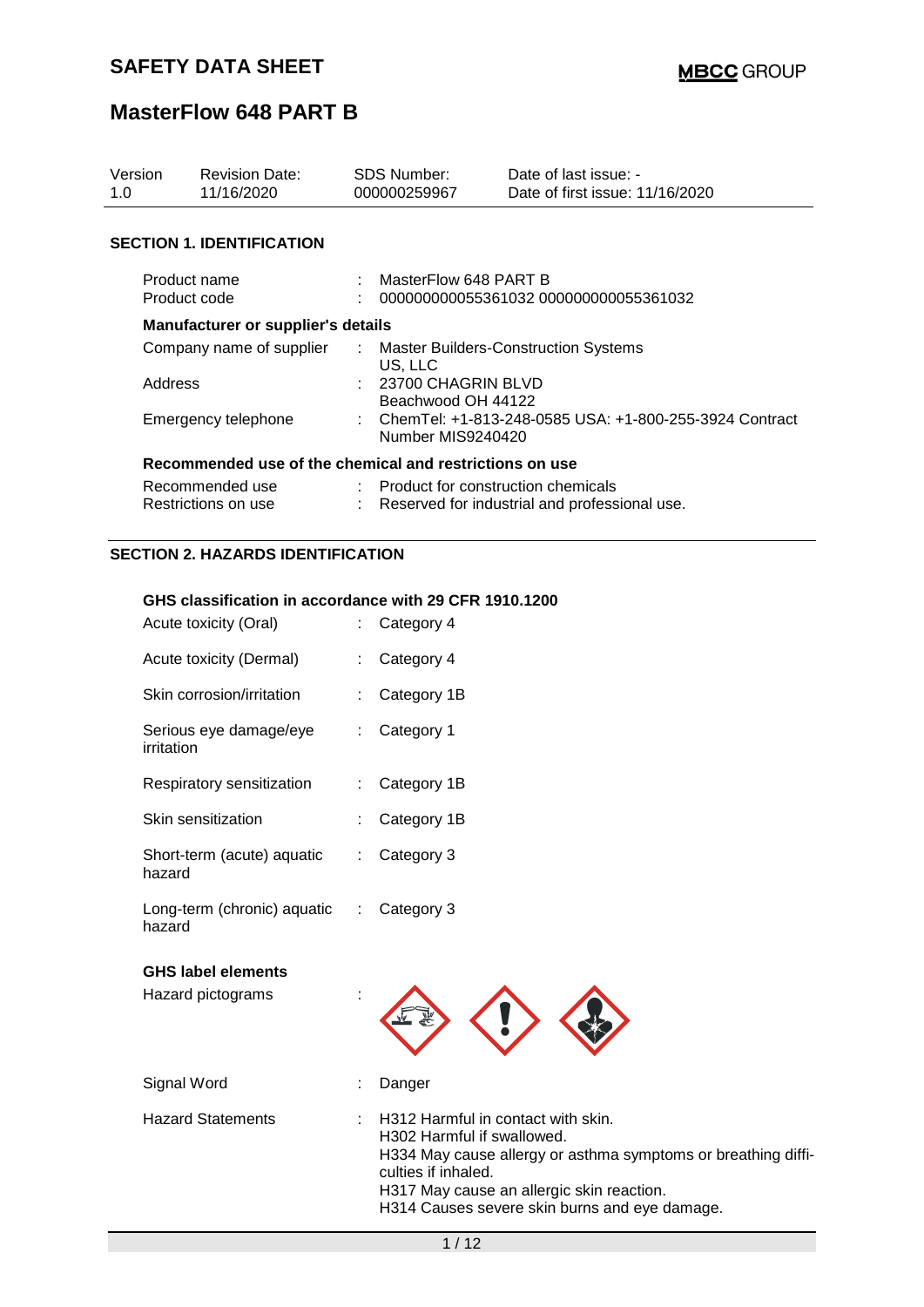| Version<br>1.0 | <b>Revision Date:</b><br>11/16/2020 | SDS Number:<br>000000259967                                                                                              | Date of last issue: -<br>Date of first issue: 11/16/2020                                                                                                                                                                                                                                                                                                                                                                                                                                                                                                                                                                                                                                      |
|----------------|-------------------------------------|--------------------------------------------------------------------------------------------------------------------------|-----------------------------------------------------------------------------------------------------------------------------------------------------------------------------------------------------------------------------------------------------------------------------------------------------------------------------------------------------------------------------------------------------------------------------------------------------------------------------------------------------------------------------------------------------------------------------------------------------------------------------------------------------------------------------------------------|
|                |                                     | H402 Harmful to aquatic life.                                                                                            | H412 Harmful to aquatic life with long lasting effects.                                                                                                                                                                                                                                                                                                                                                                                                                                                                                                                                                                                                                                       |
|                | <b>Precautionary Statements</b>     | ÷<br><b>Prevention:</b><br>face protection.<br>P260 Do not breathe dust or mist.<br>tion.<br>the workplace.<br>handling. | P280 Wear protective gloves/ protective clothing/ eye protection/<br>P273 Avoid release to the environment.<br>P284 In case of inadequate ventilation wear respiratory protec-<br>P272 Contaminated work clothing should not be allowed out of<br>P270 Do not eat, drink or smoke when using this product.<br>P264 Wash face, hands and any exposed skin thoroughly after                                                                                                                                                                                                                                                                                                                     |
|                |                                     | <b>Response:</b>                                                                                                         |                                                                                                                                                                                                                                                                                                                                                                                                                                                                                                                                                                                                                                                                                               |
|                |                                     | to do. Continue rinsing.<br>and water.<br>keep comfortable for breathing.<br>induce vomiting.<br>reuse.                  | P310 Immediately call a POISON CENTER/doctor/<br>P305 + P351 + P338 IF IN EYES: Rinse cautiously with water<br>for several minutes. Remove contact lenses, if present and easy<br>P304 + P341 + P311 IF INHALED: If breathing is difficult, re-<br>move to fresh air and keep at rest in a position comfortable for<br>breathing. Call a POISON CENTER or doctor/physician.<br>P303 + P361 + P352 IF ON SKIN (or hair): Remove/Take off<br>immediately all contaminated clothing. Wash with plenty of soap<br>P304 + P340 IF INHALED: Remove person to fresh air and<br>P301 + P330 + P331 IF SWALLOWED: Rinse mouth. Do NOT<br>P362 + P364 Take off contaminated clothing and wash it before |
|                |                                     | Storage:                                                                                                                 |                                                                                                                                                                                                                                                                                                                                                                                                                                                                                                                                                                                                                                                                                               |
|                |                                     | P405 Store locked up.                                                                                                    |                                                                                                                                                                                                                                                                                                                                                                                                                                                                                                                                                                                                                                                                                               |
|                |                                     | Disposal:<br>waste collection point.                                                                                     | P501 Dispose of contents/container to appropriate hazardous                                                                                                                                                                                                                                                                                                                                                                                                                                                                                                                                                                                                                                   |
|                | <b>Other hazards</b><br>None known. |                                                                                                                          |                                                                                                                                                                                                                                                                                                                                                                                                                                                                                                                                                                                                                                                                                               |

### **SECTION 3. COMPOSITION/INFORMATION ON INGREDIENTS**

Chemical nature : No applicable information available.

#### **Components**

| Chemical name                                | ICAS-No.        | Concentration (% w/w) |
|----------------------------------------------|-----------------|-----------------------|
| triethylenetetramine                         | 112-24-3        | $>= 15 - 20$          |
| 3,6,9-triazaundecamethylene-1,11-<br>diamine | $1112 - 57 - 2$ | $\ge$ = 5 - < 15      |
| $2,4,6-$                                     | $ 90-72-2 $     | $>= 5 - < 7$          |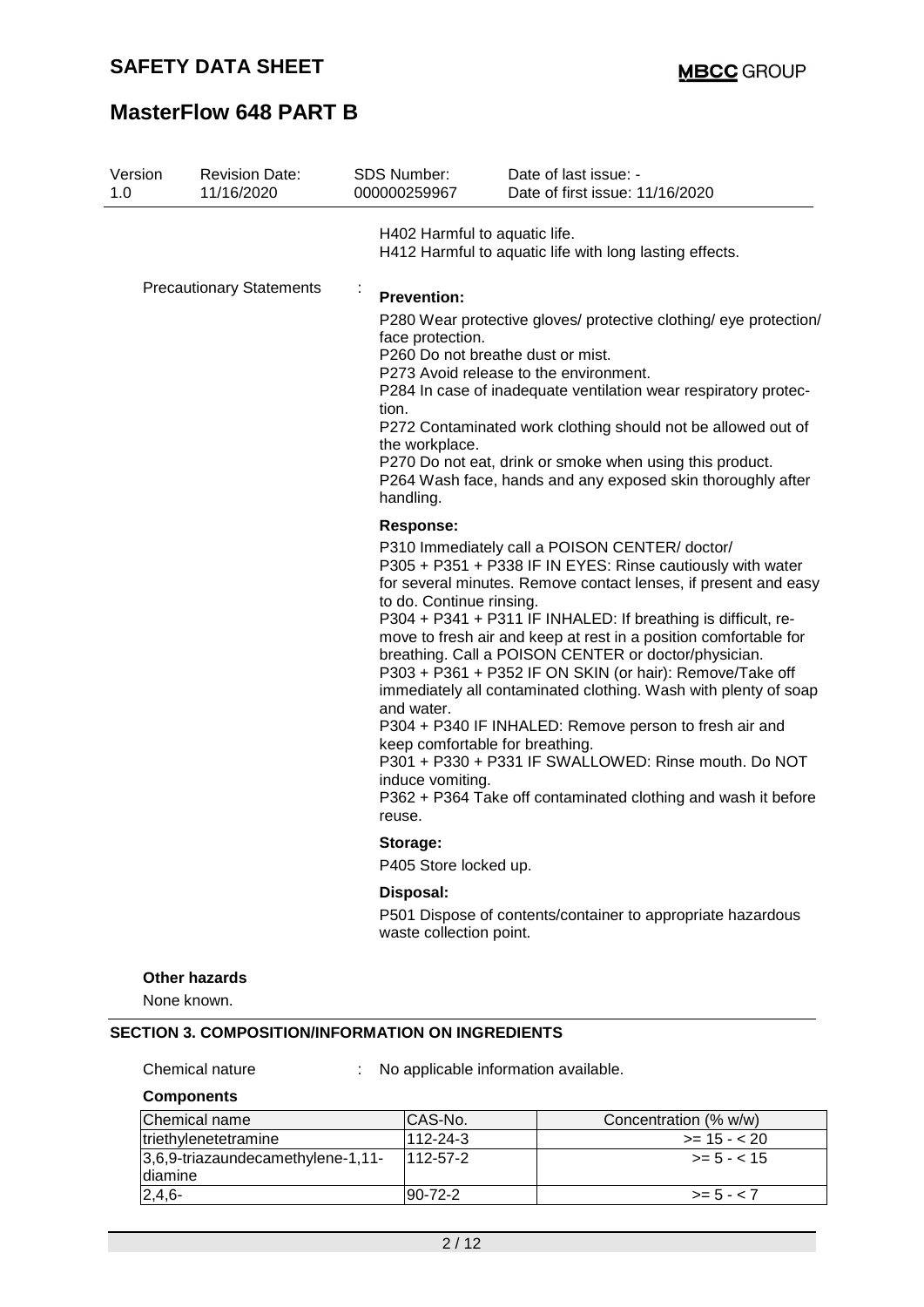## **SAFETY DATA SHEET**

# **MasterFlow 648 PART B**

| 1.0 | Version                              | <b>Revision Date:</b><br>11/16/2020                    |  | <b>SDS Number:</b><br>000000259967                                                                                                                                                     |  | Date of last issue: -<br>Date of first issue: 11/16/2020                                                                                                                                                                                    |  |  |  |
|-----|--------------------------------------|--------------------------------------------------------|--|----------------------------------------------------------------------------------------------------------------------------------------------------------------------------------------|--|---------------------------------------------------------------------------------------------------------------------------------------------------------------------------------------------------------------------------------------------|--|--|--|
|     |                                      | tris(dimethylaminomethyl)phenol                        |  |                                                                                                                                                                                        |  |                                                                                                                                                                                                                                             |  |  |  |
|     |                                      | Bis[(dimethylamino)methyl]phenol                       |  | 71074-89-0                                                                                                                                                                             |  | $>= 1 - 3$                                                                                                                                                                                                                                  |  |  |  |
|     | <b>SECTION 4. FIRST AID MEASURES</b> |                                                        |  |                                                                                                                                                                                        |  |                                                                                                                                                                                                                                             |  |  |  |
|     |                                      | General advice                                         |  | Move out of dangerous area.<br>Consult a physician.<br>ance.<br>Do not leave the victim unattended.                                                                                    |  | Show this material safety data sheet to the doctor in attend-                                                                                                                                                                               |  |  |  |
|     | If inhaled                           |                                                        |  | advice.                                                                                                                                                                                |  | Call a physician or poison control center immediately.<br>If unconscious, place in recovery position and seek medical                                                                                                                       |  |  |  |
|     |                                      | In case of skin contact                                |  | ty.<br>Take victim immediately to hospital.<br>If on skin, rinse well with water.<br>If on clothes, remove clothes.                                                                    |  | Immediate medical treatment is necessary as untreated<br>wounds from corrosion of the skin heal slowly and with difficul-                                                                                                                   |  |  |  |
|     |                                      | In case of eye contact                                 |  | sue damage and blindness.<br>of water and seek medical advice.<br>Remove contact lenses.<br>Protect unharmed eye.<br>Keep eye wide open while rinsing.                                 |  | Small amounts splashed into eyes can cause irreversible tis-<br>In the case of contact with eyes, rinse immediately with plenty<br>Continue rinsing eyes during transport to hospital.<br>If eye irritation persists, consult a specialist. |  |  |  |
|     | If swallowed                         |                                                        |  | Keep respiratory tract clear.<br>Do NOT induce vomiting.<br>Do not give milk or alcoholic beverages.<br>If symptoms persist, call a physician.<br>Take victim immediately to hospital. |  | Never give anything by mouth to an unconscious person.                                                                                                                                                                                      |  |  |  |
|     | delayed                              | Most important symptoms<br>and effects, both acute and |  | May cause an allergic skin reaction.<br>Causes serious eye damage.<br>ties if inhaled.<br>Causes severe burns.                                                                         |  | Harmful if swallowed or in contact with skin.<br>May cause allergy or asthma symptoms or breathing difficul-                                                                                                                                |  |  |  |
|     |                                      | Notes to physician                                     |  | Treat symptomatically.                                                                                                                                                                 |  |                                                                                                                                                                                                                                             |  |  |  |

#### **SECTION 5. FIRE-FIGHTING MEASURES**

| Suitable extinguishing media             | Water spray<br>Foam<br>Dry powder<br>Carbon dioxide (CO2)                      |
|------------------------------------------|--------------------------------------------------------------------------------|
| Unsuitable extinguishing<br>media        | : High volume water jet                                                        |
| Specific hazards during fire<br>fighting | : Do not allow run-off from fire fighting to enter drains or water<br>courses. |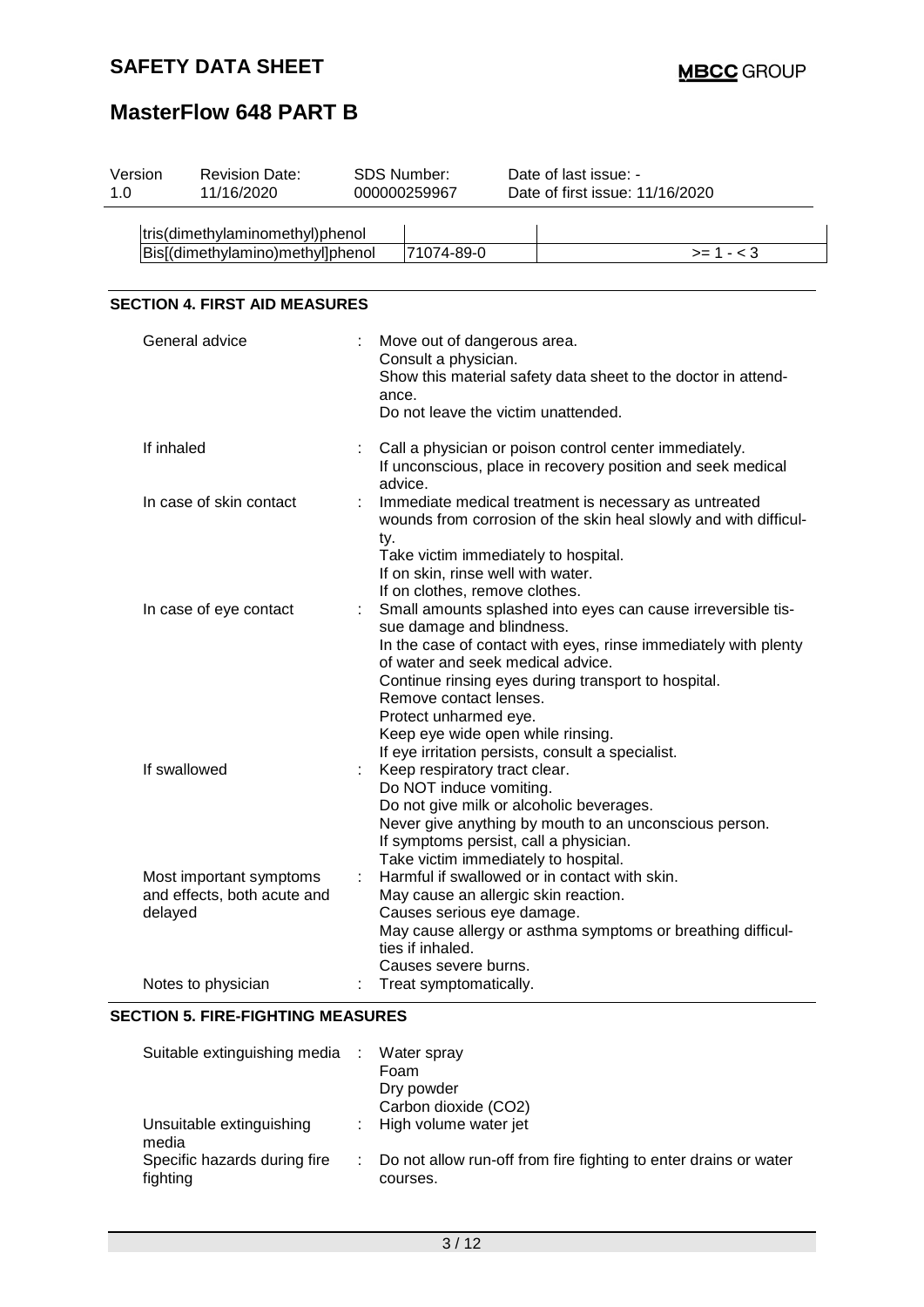| Version<br>1.0                                                             |                           | <b>Revision Date:</b><br>11/16/2020                                             |                                                                                                                                                                                                                                                                                                 | <b>SDS Number:</b><br>000000259967                                                                                                                                                         | Date of last issue: -<br>Date of first issue: 11/16/2020                                                                                                       |
|----------------------------------------------------------------------------|---------------------------|---------------------------------------------------------------------------------|-------------------------------------------------------------------------------------------------------------------------------------------------------------------------------------------------------------------------------------------------------------------------------------------------|--------------------------------------------------------------------------------------------------------------------------------------------------------------------------------------------|----------------------------------------------------------------------------------------------------------------------------------------------------------------|
| Further information<br>Special protective equipment :<br>for fire-fighters |                           |                                                                                 | Collect contaminated fire extinguishing water separately. This<br>must not be discharged into drains.<br>Fire residues and contaminated fire extinguishing water must<br>be disposed of in accordance with local regulations.<br>In the event of fire, wear self-contained breathing apparatus. |                                                                                                                                                                                            |                                                                                                                                                                |
| <b>SECTION 6. ACCIDENTAL RELEASE MEASURES</b>                              |                           |                                                                                 |                                                                                                                                                                                                                                                                                                 |                                                                                                                                                                                            |                                                                                                                                                                |
|                                                                            |                           | Personal precautions, protec- :<br>tive equipment and emer-<br>gency procedures |                                                                                                                                                                                                                                                                                                 | Use personal protective equipment.<br>Ensure adequate ventilation.                                                                                                                         |                                                                                                                                                                |
|                                                                            | Environmental precautions |                                                                                 | ÷.                                                                                                                                                                                                                                                                                              | Prevent product from entering drains.<br>Prevent further leakage or spillage if safe to do so.<br>If the product contaminates rivers and lakes or drains inform<br>respective authorities. |                                                                                                                                                                |
|                                                                            |                           | Methods and materials for<br>containment and cleaning up                        |                                                                                                                                                                                                                                                                                                 |                                                                                                                                                                                            | Soak up with inert absorbent material (e.g. sand, silica gel,<br>acid binder, universal binder, sawdust).<br>Keep in suitable, closed containers for disposal. |

### **SECTION 7. HANDLING AND STORAGE**

| fire and explosion                             |    | Advice on protection against : Normal measures for preventive fire protection.                                                                                                                                                                                                                                                                                                                                                                                                                                                                                                                                                                                                                                     |
|------------------------------------------------|----|--------------------------------------------------------------------------------------------------------------------------------------------------------------------------------------------------------------------------------------------------------------------------------------------------------------------------------------------------------------------------------------------------------------------------------------------------------------------------------------------------------------------------------------------------------------------------------------------------------------------------------------------------------------------------------------------------------------------|
| Advice on safe handling                        | t. | Avoid formation of aerosol.<br>Do not breathe vapors/dust.<br>Avoid exposure - obtain special instructions before use.<br>Avoid contact with skin and eyes.<br>For personal protection see section 8.<br>Smoking, eating and drinking should be prohibited in the ap-<br>plication area.<br>Provide sufficient air exchange and/or exhaust in work rooms.<br>To avoid spills during handling keep bottle on a metal tray.<br>Dispose of rinse water in accordance with local and national<br>regulations.<br>Persons susceptible to skin sensitization problems or asthma,<br>allergies, chronic or recurrent respiratory disease should not<br>be employed in any process in which this mixture is being<br>used. |
| Conditions for safe storage                    |    | Keep container tightly closed in a dry and well-ventilated<br>place.<br>Containers which are opened must be carefully resealed and<br>kept upright to prevent leakage.<br>Observe label precautions.<br>Electrical installations / working materials must comply with<br>the technological safety standards.                                                                                                                                                                                                                                                                                                                                                                                                       |
| Further information on stor-<br>age conditions |    | Keep only in the original container in a cool, well-ventilated<br>place.<br>Protect from direct sunlight.<br>Store protected against freezing.                                                                                                                                                                                                                                                                                                                                                                                                                                                                                                                                                                     |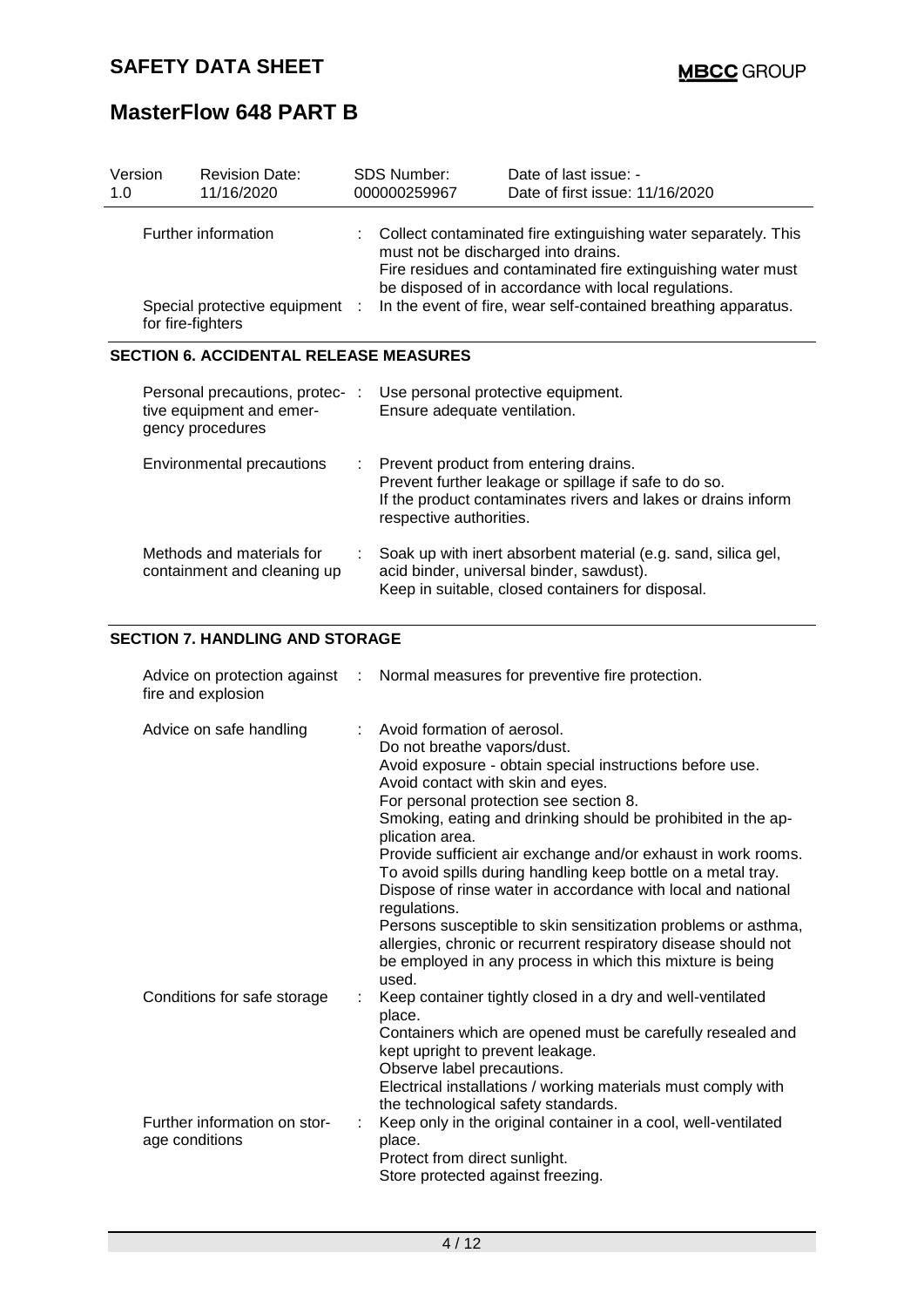| Version<br>1.0                                                 | <b>Revision Date:</b><br>11/16/2020 | <b>SDS Number:</b><br>000000259967 |                              | Date of last issue: -<br>Date of first issue: 11/16/2020 |
|----------------------------------------------------------------|-------------------------------------|------------------------------------|------------------------------|----------------------------------------------------------|
|                                                                | Materials to avoid                  |                                    | : Observe VCI storage rules. |                                                          |
| Recommended storage tem- $\therefore$ 32 °F / 0 °C<br>perature |                                     |                                    |                              |                                                          |
| Further information on stor-<br>age stability                  |                                     | $\mathcal{L}$                      | Minimum storage temperature: |                                                          |

### **SECTION 8. EXPOSURE CONTROLS/PERSONAL PROTECTION**

| Ingredients with workplace control parameters                                                       |  |                                                                                                                                                                                                                                                        |  |  |  |  |  |
|-----------------------------------------------------------------------------------------------------|--|--------------------------------------------------------------------------------------------------------------------------------------------------------------------------------------------------------------------------------------------------------|--|--|--|--|--|
| Contains no substances with occupational exposure limit values.                                     |  |                                                                                                                                                                                                                                                        |  |  |  |  |  |
| <b>Engineering measures</b><br>No applicable information available.<br>$\mathcal{L}_{\mathrm{eff}}$ |  |                                                                                                                                                                                                                                                        |  |  |  |  |  |
| Personal protective equipment                                                                       |  |                                                                                                                                                                                                                                                        |  |  |  |  |  |
| Respiratory protection                                                                              |  | : Wear a NIOSH-certified (or equivalent) respirator as neces-<br>sary.                                                                                                                                                                                 |  |  |  |  |  |
| Hand protection                                                                                     |  |                                                                                                                                                                                                                                                        |  |  |  |  |  |
| Remarks                                                                                             |  | The suitability for a specific workplace should be discussed<br>with the producers of the protective gloves.                                                                                                                                           |  |  |  |  |  |
| Eye protection                                                                                      |  | Eye wash bottle with pure water<br>Tightly fitting safety goggles<br>Wear face-shield and protective suit for abnormal processing<br>problems.                                                                                                         |  |  |  |  |  |
| Skin and body protection                                                                            |  | Impervious clothing<br>Choose body protection according to the amount and con-<br>centration of the dangerous substance at the work place.                                                                                                             |  |  |  |  |  |
| Protective measures                                                                                 |  | Avoid contact with the skin, eyes and clothing.<br>In order to prevent contamination while handling, closed<br>working clothes and working gloves should be used.<br>Handle in accordance with good building materials hygiene<br>and safety practice. |  |  |  |  |  |
| Hygiene measures                                                                                    |  | When using do not eat or drink.<br>When using do not smoke.<br>Wash hands before breaks and at the end of workday.                                                                                                                                     |  |  |  |  |  |

### **SECTION 9. PHYSICAL AND CHEMICAL PROPERTIES**

| Appearance     |    | paste                                |
|----------------|----|--------------------------------------|
| Color          |    | amber                                |
| Odor           |    | ammonia-like                         |
| Odor Threshold | t  | No data available                    |
| рH             |    | alkaline                             |
| Melting point  | t. | No applicable information available. |
| Boiling point  |    | No applicable information available. |
| Flash point    |    | approx. 300.00 °F / 148.89 °C        |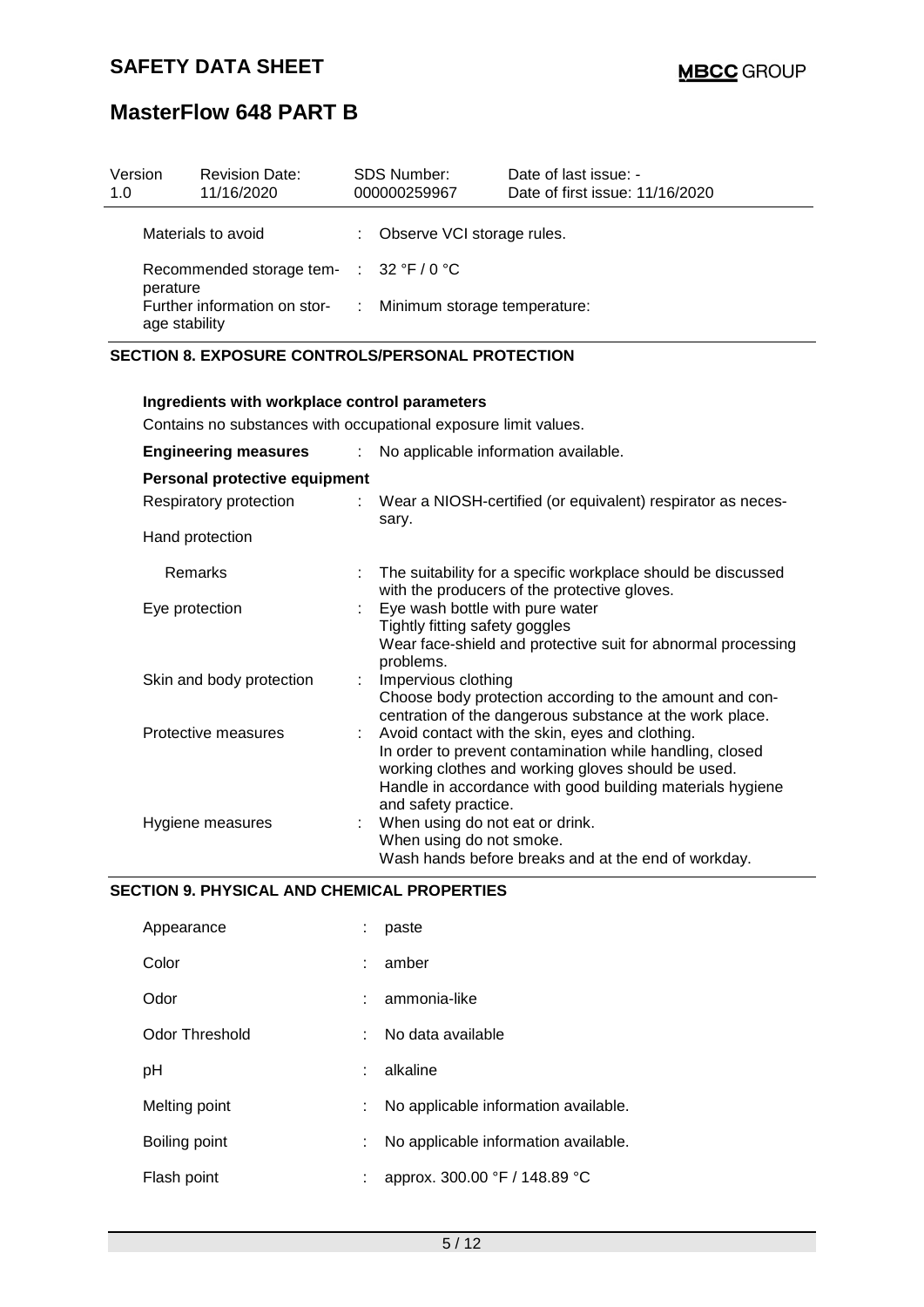| Version<br>1.0   | <b>Revision Date:</b><br>11/16/2020 |   | <b>SDS Number:</b><br>000000259967 | Date of last issue: -<br>Date of first issue: 11/16/2020         |
|------------------|-------------------------------------|---|------------------------------------|------------------------------------------------------------------|
|                  |                                     |   | <b>Closed Tester</b>               | Method: Standard Method of Test for Flash Point by Setaflash     |
| Evaporation rate |                                     | ÷ |                                    | No applicable information available.                             |
|                  | Flammability (solid, gas)           | ÷ | not highly flammable               |                                                                  |
| Vapor pressure   |                                     |   | < 1 hPa (68 °F / 20 °C)            |                                                                  |
| Relative density |                                     |   |                                    | No applicable information available.                             |
| Density          |                                     |   |                                    | approx. 0.96 g/cm3 (approx. 68 °F / 20 °C)                       |
| Solubility(ies)  | Water solubility                    |   | insoluble $(68 °F / 20 °C)$        |                                                                  |
|                  | Solubility in other solvents        | ÷ |                                    | No applicable information available.                             |
| octanol/water    | Partition coefficient: n-           |   |                                    | No applicable information available.                             |
|                  | Autoignition temperature            |   | approx. 561 °F / 294 °C            |                                                                  |
|                  | Decomposition temperature           | ÷ | scribed/indicated.                 | No decomposition if stored and handled as pre-                   |
| Viscosity        | Viscosity, dynamic                  | ÷ |                                    | No applicable information available.                             |
|                  | Viscosity, kinematic                |   |                                    | No applicable information available.                             |
|                  | <b>Explosive properties</b>         |   | Not explosive<br>Not explosive     |                                                                  |
|                  | Oxidizing properties                |   | as oxidizing.                      | Based on its structural properties the product is not classified |
|                  | Sublimation point                   |   |                                    | No applicable information available.                             |
| Molecular weight |                                     |   | No data available                  |                                                                  |
|                  | Metal corrosion rate                |   |                                    | Corrosive effects to metal are not anticipated.                  |

### **SECTION 10. STABILITY AND REACTIVITY**

| Reactivity              | : No decomposition if stored and applied as directed.                                |
|-------------------------|--------------------------------------------------------------------------------------|
| Chemical stability      | : No decomposition if stored and applied as directed.                                |
|                         | Possibility of hazardous reac- : No decomposition if stored and applied as directed. |
| tions                   |                                                                                      |
| Conditions to avoid     | : See SDS section 7 - Handling and storage.                                          |
| Incompatible materials  | : Strong acids                                                                       |
|                         | Strong bases                                                                         |
|                         | Strong oxidizing agents                                                              |
| Hazardous decomposition | No hazardous decomposition products if stored and handled                            |
|                         |                                                                                      |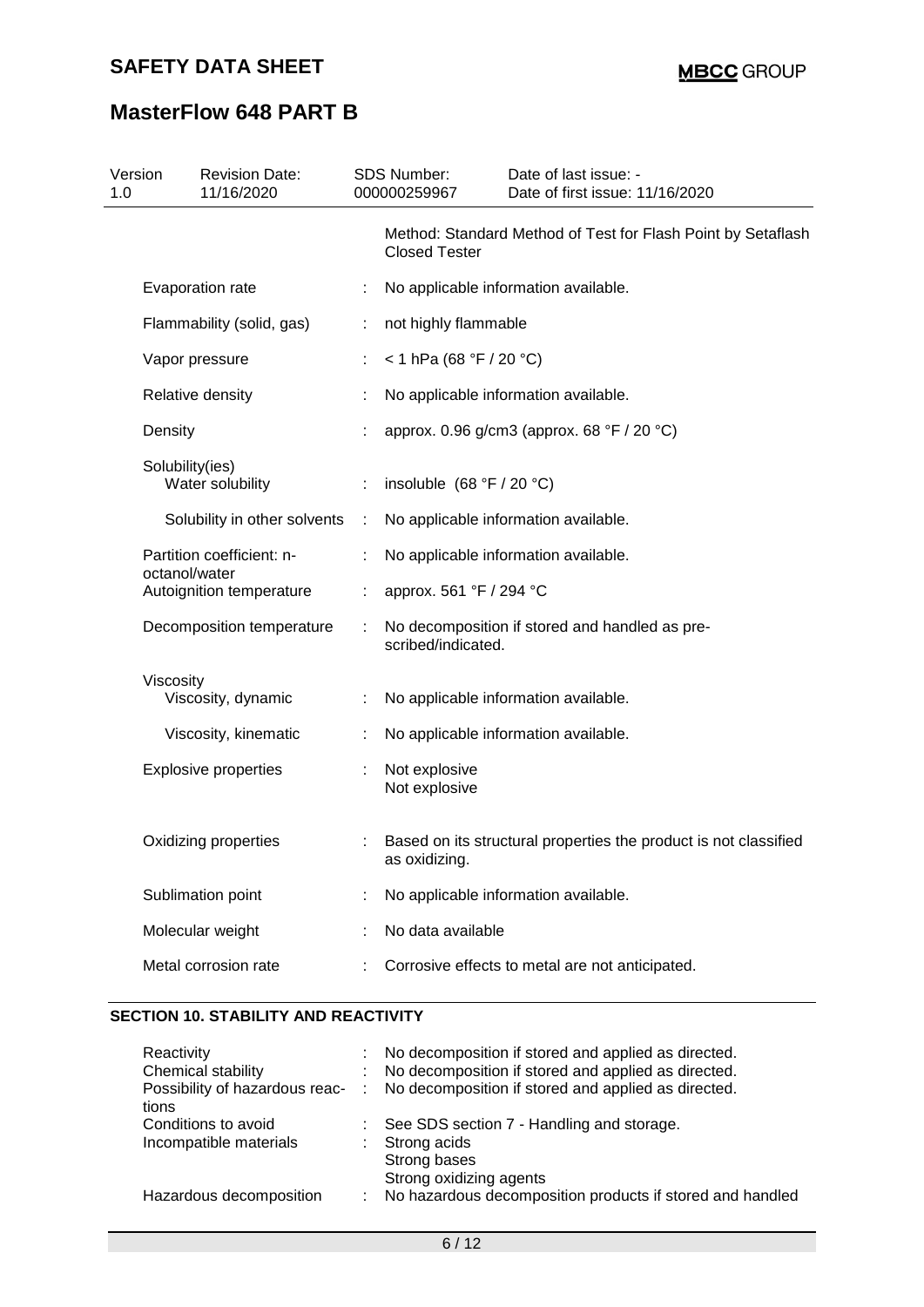# **SAFETY DATA SHEET**

# **MasterFlow 648 PART B**

| Version<br>1.0                                                                 | <b>Revision Date:</b><br>11/16/2020                                             | <b>SDS Number:</b><br>000000259967 | Date of last issue: -<br>Date of first issue: 11/16/2020                   |  |  |  |  |
|--------------------------------------------------------------------------------|---------------------------------------------------------------------------------|------------------------------------|----------------------------------------------------------------------------|--|--|--|--|
|                                                                                | as prescribed/indicated.<br>products                                            |                                    |                                                                            |  |  |  |  |
|                                                                                | <b>SECTION 11. TOXICOLOGICAL INFORMATION</b>                                    |                                    |                                                                            |  |  |  |  |
|                                                                                | <b>Acute toxicity</b><br>Harmful if swallowed or in contact with skin.          |                                    |                                                                            |  |  |  |  |
| <b>Product:</b>                                                                |                                                                                 |                                    |                                                                            |  |  |  |  |
|                                                                                | Acute oral toxicity                                                             | ATE: 2,030 mg/kg<br>t.             |                                                                            |  |  |  |  |
|                                                                                | Acute inhalation toxicity                                                       | t                                  | Remarks: No applicable information available.                              |  |  |  |  |
|                                                                                | Acute dermal toxicity                                                           | ATE: 844 mg/kg<br>÷                |                                                                            |  |  |  |  |
|                                                                                | <b>Skin corrosion/irritation</b><br>Causes severe burns.                        |                                    |                                                                            |  |  |  |  |
| <b>Product:</b><br>Remarks                                                     |                                                                                 |                                    | Extremely corrosive and destructive to tissue.                             |  |  |  |  |
|                                                                                | Serious eye damage/eye irritation<br>Causes serious eye damage.                 |                                    |                                                                            |  |  |  |  |
| Product:<br>Remarks                                                            |                                                                                 |                                    | May cause irreversible eye damage.                                         |  |  |  |  |
|                                                                                | Respiratory or skin sensitization                                               |                                    |                                                                            |  |  |  |  |
|                                                                                | <b>Skin sensitization</b><br>May cause an allergic skin reaction.               |                                    |                                                                            |  |  |  |  |
|                                                                                | <b>Respiratory sensitization</b>                                                |                                    | May cause allergy or asthma symptoms or breathing difficulties if inhaled. |  |  |  |  |
| <u>Product:</u><br>Remarks                                                     |                                                                                 | Causes sensitization.              |                                                                            |  |  |  |  |
|                                                                                | <b>Germ cell mutagenicity</b><br>Not classified based on available information. |                                    |                                                                            |  |  |  |  |
|                                                                                | Carcinogenicity<br>Not classified based on available information.               |                                    |                                                                            |  |  |  |  |
| <b>Reproductive toxicity</b><br>Not classified based on available information. |                                                                                 |                                    |                                                                            |  |  |  |  |
|                                                                                | <b>STOT-single exposure</b><br>Not classified based on available information.   |                                    |                                                                            |  |  |  |  |
|                                                                                | <b>STOT-repeated exposure</b>                                                   |                                    |                                                                            |  |  |  |  |
|                                                                                | Not classified based on available information.                                  |                                    |                                                                            |  |  |  |  |
|                                                                                | <b>Aspiration toxicity</b>                                                      |                                    |                                                                            |  |  |  |  |
|                                                                                | Not classified based on available information.                                  |                                    |                                                                            |  |  |  |  |
|                                                                                |                                                                                 | 7/12                               |                                                                            |  |  |  |  |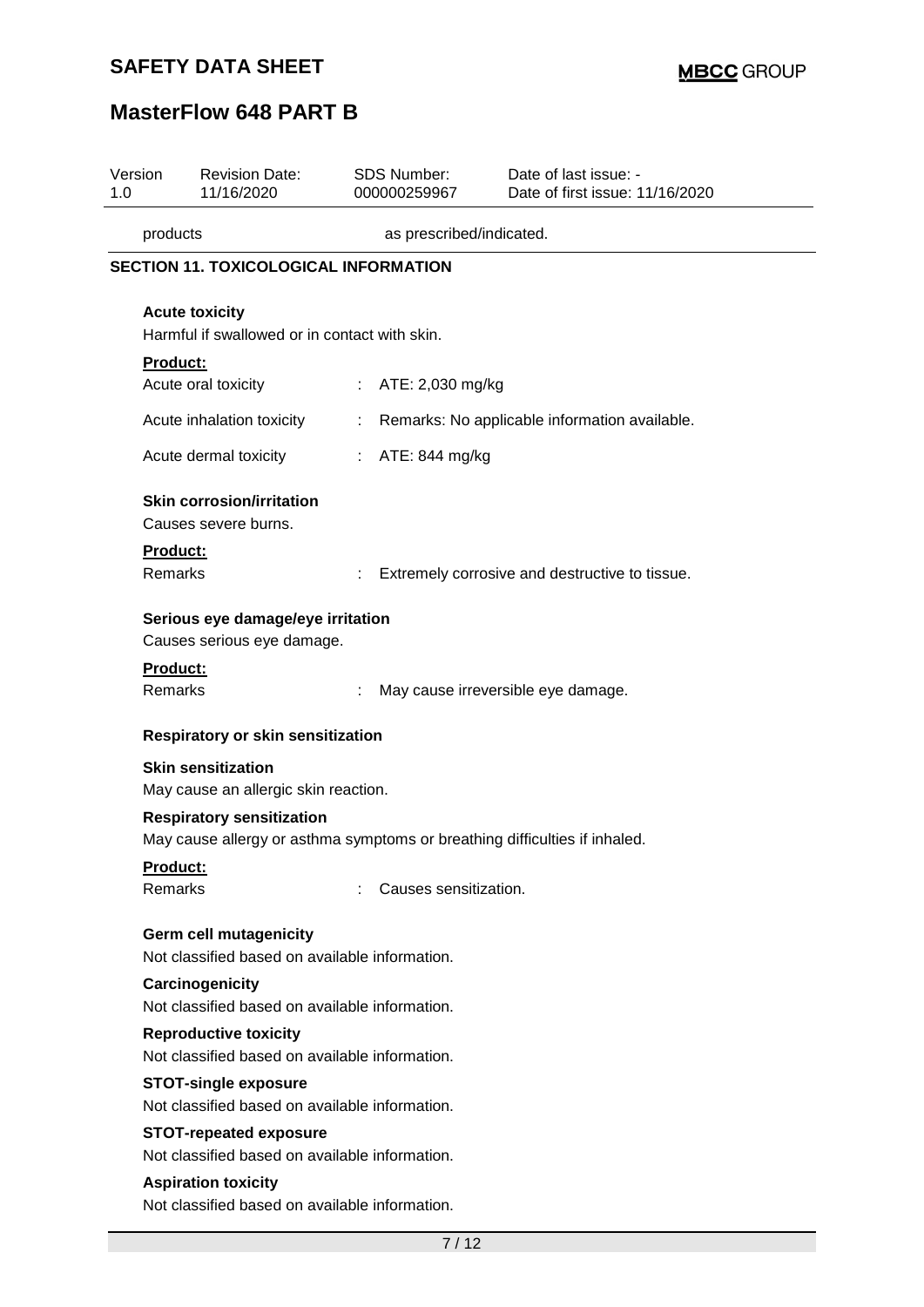| Version<br>1.0 | <b>Revision Date:</b><br>11/16/2020                         |                | <b>SDS Number:</b><br>000000259967                           | Date of last issue: -<br>Date of first issue: 11/16/2020                                                                                                                                  |
|----------------|-------------------------------------------------------------|----------------|--------------------------------------------------------------|-------------------------------------------------------------------------------------------------------------------------------------------------------------------------------------------|
|                | <b>Components:</b>                                          |                |                                                              |                                                                                                                                                                                           |
|                | 3,6,9-triazaundecamethylene-1,11-diamine:<br>Not applicable |                |                                                              |                                                                                                                                                                                           |
|                | Bis[(dimethylamino)methyl]phenol:<br>Not applicable         |                |                                                              |                                                                                                                                                                                           |
|                | <b>Further information</b>                                  |                |                                                              |                                                                                                                                                                                           |
|                | Product:                                                    |                |                                                              |                                                                                                                                                                                           |
|                | Remarks                                                     |                | components.                                                  | Health injuries are not known or expected under normal use.<br>The product has not been tested. The statements on toxicolo-<br>gy have been derived from the properties of the individual |
|                | Remarks                                                     |                | No data available                                            |                                                                                                                                                                                           |
|                | <b>SECTION 12. ECOLOGICAL INFORMATION</b>                   |                |                                                              |                                                                                                                                                                                           |
|                |                                                             |                |                                                              |                                                                                                                                                                                           |
|                | <b>Ecotoxicity</b><br>No data available                     |                |                                                              |                                                                                                                                                                                           |
|                | <b>Persistence and degradability</b><br>No data available   |                |                                                              |                                                                                                                                                                                           |
|                | <b>Bioaccumulative potential</b>                            |                |                                                              |                                                                                                                                                                                           |
|                | Components:                                                 |                |                                                              |                                                                                                                                                                                           |
|                | triethylenetetramine:                                       |                |                                                              |                                                                                                                                                                                           |
|                | Partition coefficient: n-<br>octanol/water                  | ÷              | log Pow: -2.65 (77 °F / 25 °C)<br>Method: other (calculated) |                                                                                                                                                                                           |
|                |                                                             |                | GLP: no<br>substance.                                        | Remarks: The data refers to the undissociated form of the                                                                                                                                 |
|                | 3,6,9-triazaundecamethylene-1,11-diamine:                   |                |                                                              |                                                                                                                                                                                           |
|                | Partition coefficient: n-<br>octanol/water                  | $\mathbb{R}^n$ | log Pow: -3.16                                               |                                                                                                                                                                                           |
|                | Bis[(dimethylamino)methyl]phenol:                           |                |                                                              |                                                                                                                                                                                           |
|                | Partition coefficient: n-<br>octanol/water                  | $\mathcal{L}$  | log Pow: 1.02 (77 °F / 25 °C)<br>Method: other (calculated)  |                                                                                                                                                                                           |
|                | <b>Mobility in soil</b><br>No data available                |                |                                                              |                                                                                                                                                                                           |
|                | Other adverse effects                                       |                |                                                              |                                                                                                                                                                                           |
|                | Product:                                                    |                |                                                              |                                                                                                                                                                                           |
|                | Additional ecological infor-                                |                |                                                              | An environmental hazard cannot be excluded in the event of                                                                                                                                |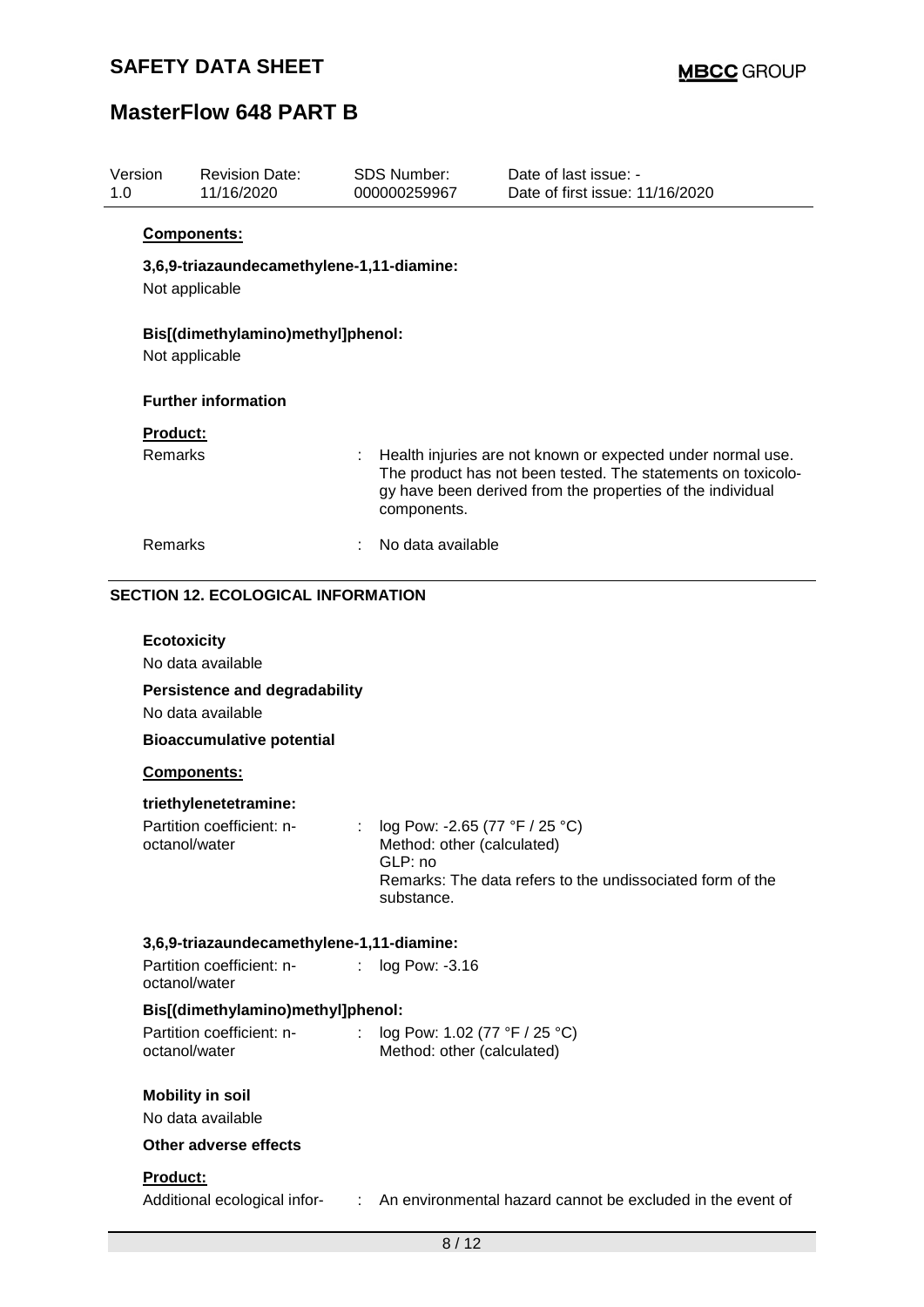| Version<br>1.0                             | <b>Revision Date:</b><br>11/16/2020                                                                                    | SDS Number:<br>000000259967            | Date of last issue: -<br>Date of first issue: 11/16/2020                                                                                                                                                                                                 |  |  |
|--------------------------------------------|------------------------------------------------------------------------------------------------------------------------|----------------------------------------|----------------------------------------------------------------------------------------------------------------------------------------------------------------------------------------------------------------------------------------------------------|--|--|
| mation                                     | unprofessional handling or disposal.<br>Harmful to aquatic life.<br>Harmful to aquatic life with long lasting effects. |                                        |                                                                                                                                                                                                                                                          |  |  |
| <b>SECTION 13. DISPOSAL CONSIDERATIONS</b> |                                                                                                                        |                                        |                                                                                                                                                                                                                                                          |  |  |
|                                            | <b>Disposal methods</b>                                                                                                |                                        |                                                                                                                                                                                                                                                          |  |  |
|                                            | Waste from residues<br>Contaminated packaging                                                                          | tions.<br>cal or used container.<br>÷. | Dispose of in accordance with national, state and local regula-<br>Do not contaminate ponds, waterways or ditches with chemi-<br>Do not discharge into drains/surface waters/groundwater.<br>Contaminated packaging should be emptied as far as possible |  |  |
|                                            |                                                                                                                        | stance/product.                        | and disposed of in the same manner as the sub-                                                                                                                                                                                                           |  |  |

### **SECTION 14. TRANSPORT INFORMATION**

### **International Regulations**

| <b>UNRTDG</b>                                 |      |                                                                                                                                                                                   |
|-----------------------------------------------|------|-----------------------------------------------------------------------------------------------------------------------------------------------------------------------------------|
| UN number                                     |      | <b>UN 3267</b>                                                                                                                                                                    |
| Proper shipping name                          |      | CORROSIVE LIQUID, BASIC, ORGANIC, N.O.S.<br>(TRIETHYLENETETRAMINE,<br>BIS[(DIMETHYLAMINO)METHYL]PHENOL, TALLOIL FATTY<br>ACIDS, REACTION PRODUCTS WITH<br>TETRAETHYLENEPENTAMINE) |
| Class                                         |      | 8                                                                                                                                                                                 |
| Packing group                                 |      | $\mathbf{I}$                                                                                                                                                                      |
| Labels                                        |      | 8                                                                                                                                                                                 |
| <b>IATA-DGR</b>                               |      |                                                                                                                                                                                   |
| UN/ID No.                                     |      | <b>UN 3267</b>                                                                                                                                                                    |
| Proper shipping name                          |      | CORROSIVE LIQUID, BASIC, ORGANIC, N.O.S.<br>(TRIETHYLENETETRAMINE,<br>BIS[(DIMETHYLAMINO)METHYL]PHENOL, TALLOIL FATTY<br>ACIDS, REACTION PRODUCTS WITH<br>TETRAETHYLENEPENTAMINE) |
| Class                                         |      | 8                                                                                                                                                                                 |
| Packing group                                 | : II |                                                                                                                                                                                   |
| Labels                                        |      | Corrosive                                                                                                                                                                         |
| Packing instruction (cargo<br>aircraft)       |      | 855                                                                                                                                                                               |
| Packing instruction (passen-<br>ger aircraft) |      | 851                                                                                                                                                                               |
| <b>IMDG-Code</b>                              |      |                                                                                                                                                                                   |
| UN number                                     |      | <b>UN 3267</b>                                                                                                                                                                    |
| Proper shipping name                          |      | CORROSIVE LIQUID, BASIC, ORGANIC, N.O.S.<br>(TRIETHYLENETETRAMINE,<br>BIS[(DIMETHYLAMINO)METHYL]PHENOL, TALLOIL FATTY<br>ACIDS, REACTION PRODUCTS WITH<br>TETRAETHYLENEPENTAMINE) |
| Class                                         |      | 8                                                                                                                                                                                 |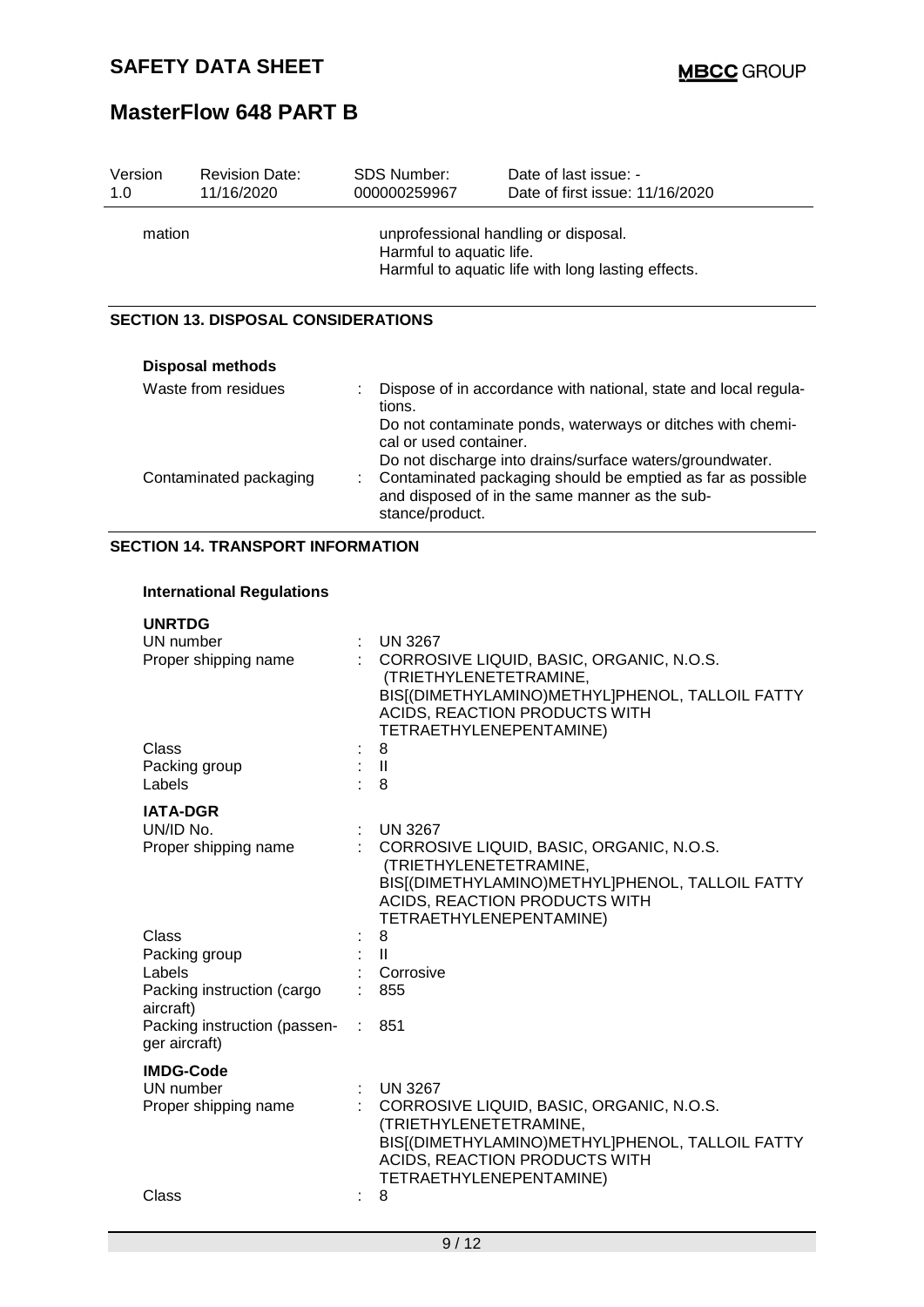| Version<br>1.0                     | <b>Revision Date:</b><br>11/16/2020     | <b>SDS Number:</b><br>000000259967                                  | Date of last issue: -<br>Date of first issue: 11/16/2020                                                                       |
|------------------------------------|-----------------------------------------|---------------------------------------------------------------------|--------------------------------------------------------------------------------------------------------------------------------|
| Labels<br>EmS Code                 | Packing group<br>Marine pollutant       | $\mathbf{I}$<br>: 8<br>$: F-A, S-B$<br>yes                          |                                                                                                                                |
|                                    | Not applicable for product as supplied. |                                                                     | Transport in bulk according to Annex II of MARPOL 73/78 and the IBC Code                                                       |
|                                    | <b>Domestic regulation</b>              |                                                                     |                                                                                                                                |
| <b>49 CFR</b>                      | UN/ID/NA number<br>Proper shipping name | <b>UN 3267</b><br>(TRIETHYLENETETRAMINE,<br>TETRAETHYLENEPENTAMINE) | : CORROSIVE LIQUID, BASIC, ORGANIC, N.O.S.<br>BIS[(DIMETHYLAMINO)METHYL]PHENOL, TALLOIL FATTY<br>ACIDS, REACTION PRODUCTS WITH |
| Class<br>Labels<br><b>ERG Code</b> | Packing group<br>Marine pollutant       | 8<br>H<br><b>CORROSIVE</b><br>153<br>no                             |                                                                                                                                |

### **Special precautions for user**

The transport classification(s) provided herein are for informational purposes only, and solely based upon the properties of the unpackaged material as it is described within this Safety Data Sheet. Transportation classifications may vary by mode of transportation, package sizes, and variations in regional or country regulations.

#### **SECTION 15. REGULATORY INFORMATION**

#### **US State Regulations**

| Pennsylvania Right To Know                                        |          |
|-------------------------------------------------------------------|----------|
| triethylenetetramine                                              | 112-24-3 |
| 3,6,9-triazaundecamethylene-1,11-diamine<br>listed                | 112-57-2 |
| <b>New Jersey Right To Know</b>                                   |          |
| triethylenetetramine                                              | 112-24-3 |
| 3,6,9-triazaundecamethylene-1,11-diamine<br>Special Hazard.listed | 112-57-2 |
|                                                                   |          |

### **The ingredients of this product are reported in the following inventories:**

TSCA : On the inventory, or in compliance with the inventory

### **SECTION 16. OTHER INFORMATION**

**Further information**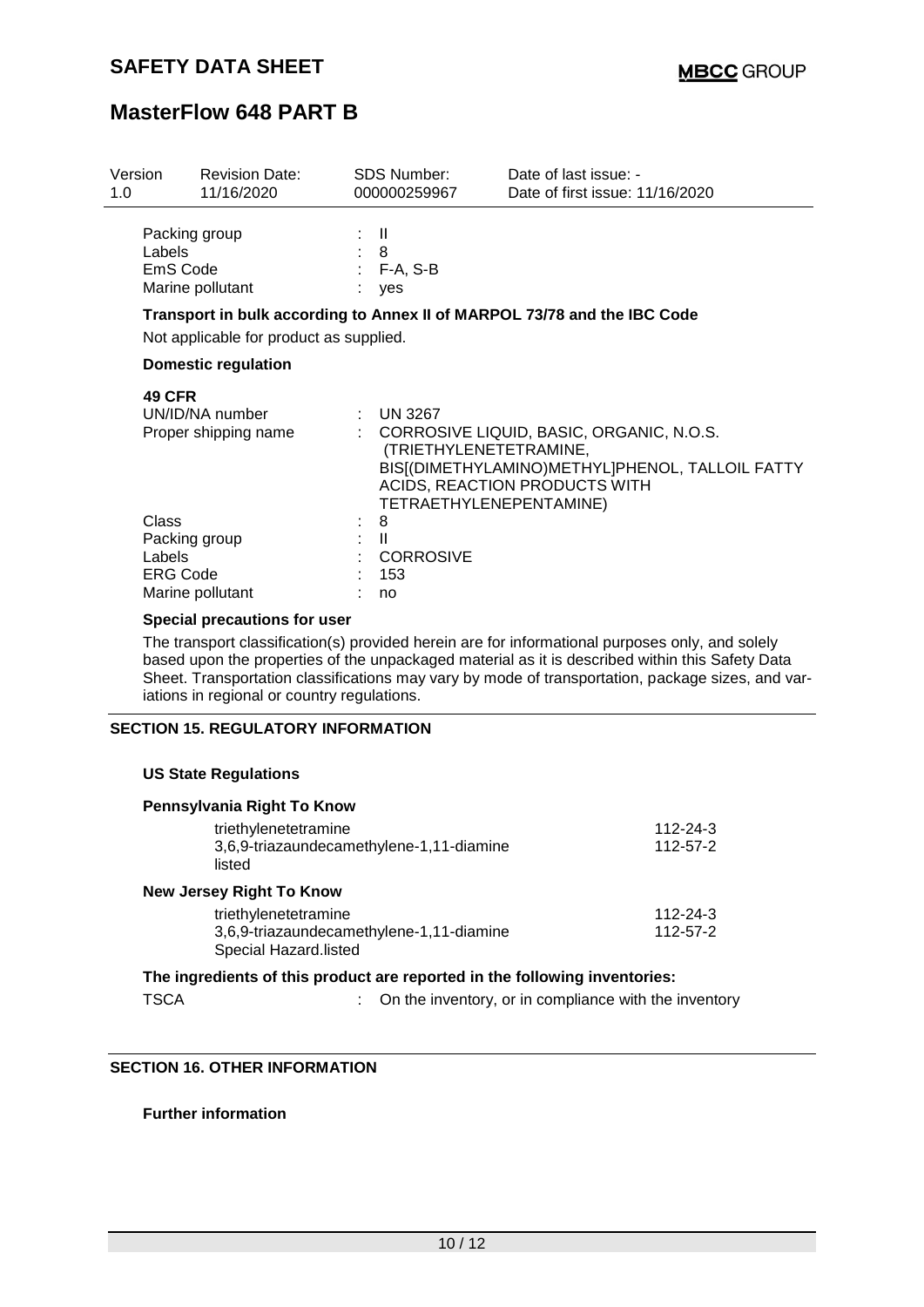

### **Full text of other abbreviations**

AICS - Australian Inventory of Chemical Substances; ASTM - American Society for the Testing of Materials; bw - Body weight; CERCLA - Comprehensive Environmental Response, Compensation, and Liability Act; CMR - Carcinogen, Mutagen or Reproductive Toxicant; DIN - Standard of the German Institute for Standardisation; DOT - Department of Transportation; DSL - Domestic Substances List (Canada); ECx - Concentration associated with x% response; EHS - Extremely Hazardous Substance; ELx - Loading rate associated with x% response; EmS - Emergency Schedule; ENCS - Existing and New Chemical Substances (Japan); ErCx - Concentration associated with x% growth rate response; ERG - Emergency Response Guide; GHS - Globally Harmonized System; GLP - Good Laboratory Practice; HMIS - Hazardous Materials Identification System; IARC - International Agency for Research on Cancer; IATA - International Air Transport Association; IBC - International Code for the Construction and Equipment of Ships carrying Dangerous Chemicals in Bulk; IC50 - Half maximal inhibitory concentration; ICAO - International Civil Aviation Organization; IECSC - Inventory of Existing Chemical Substances in China; IMDG - International Maritime Dangerous Goods; IMO - International Maritime Organization; ISHL - Industrial Safety and Health Law (Japan); ISO - International Organisation for Standardization; KECI - Korea Existing Chemicals Inventory; LC50 - Lethal Concentration to 50 % of a test population; LD50 - Lethal Dose to 50% of a test population (Median Lethal Dose); MARPOL - International Convention for the Prevention of Pollution from Ships; MSHA - Mine Safety and Health Administration; n.o.s. - Not Otherwise Specified; NFPA - National Fire Protection Association; NO(A)EC - No Observed (Adverse) Effect Concentration; NO(A)EL - No Observed (Adverse) Effect Level; NOELR - No Observable Effect Loading Rate; NTP - National Toxicology Program; NZIoC - New Zealand Inventory of Chemicals; OECD - Organization for Economic Co-operation and Development; OPPTS - Office of Chemical Safety and Pollution Prevention; PBT - Persistent, Bioaccumulative and Toxic substance; PICCS - Philippines Inventory of Chemicals and Chemical Substances; (Q)SAR - (Quantitative) Structure Activity Relationship; RCRA - Resource Conservation and Recovery Act; REACH - Regulation (EC) No 1907/2006 of the European Parliament and of the Council concerning the Registration, Evaluation, Authorisation and Restriction of Chemicals; RQ - Reportable Quantity; SADT - Self-Accelerating Decomposition Temperature; SARA - Superfund Amendments and Reauthorization Act; SDS - Safety Data Sheet; TCSI - Taiwan Chemical Substance Inventory; TSCA - Toxic Substances Control Act (United States); UN - United Nations; UNRTDG - United Nations Recommendations on the Transport of Dangerous Goods; vPvB - Very Persistent and Very Bioaccumulative